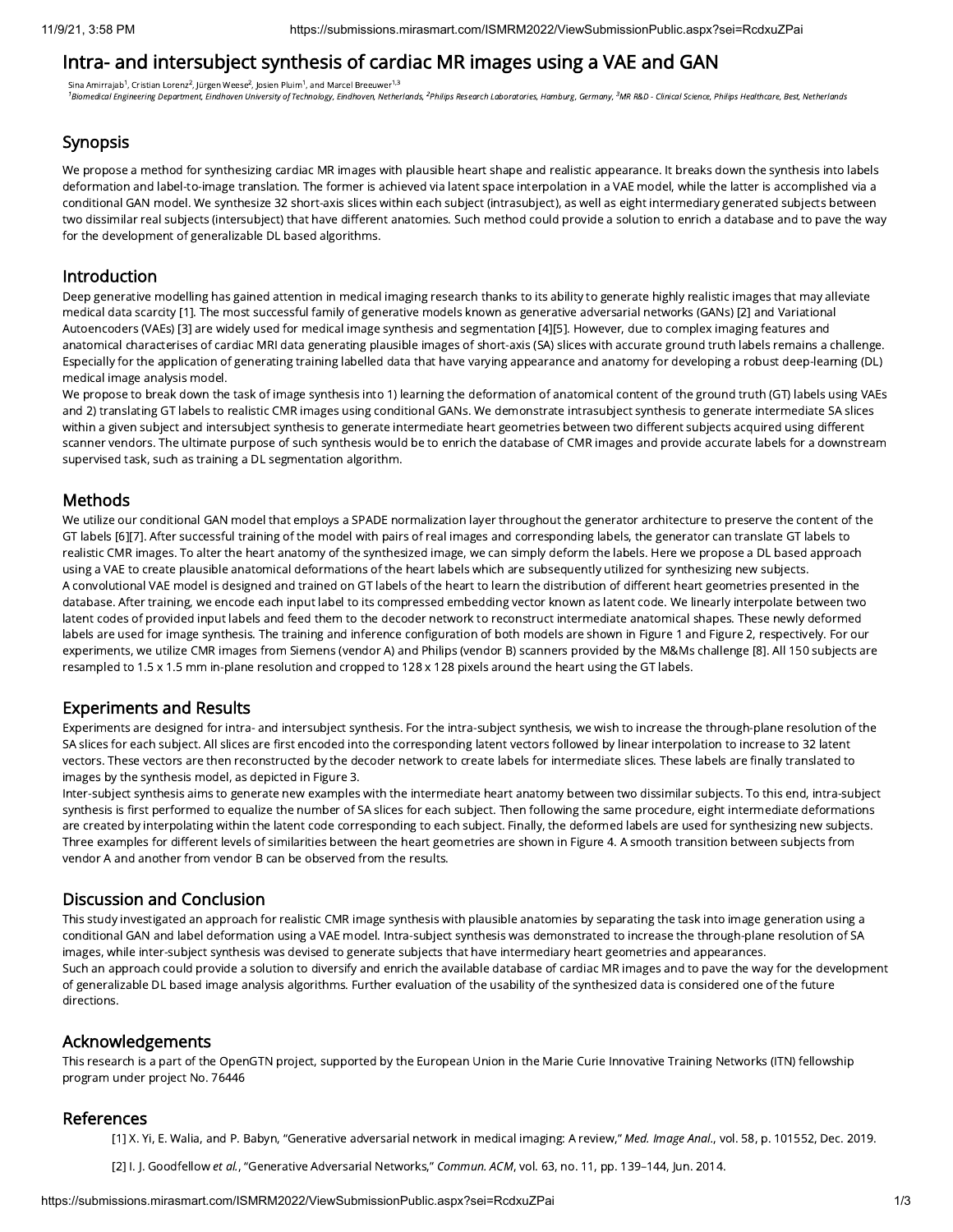#### 11/9/21, 3:58 PM https://submissions.mirasmart.com/ISMRM2022/ViewSubmissionPublic.aspx?sei=RcdxuZPai

[3] D. P. Kingma and M. Welling, "Auto-encoding variational bayes," in 2nd International Conference on Learning Representations, ICLR 2014 -Conference Track Proceedings, 2014.

[4] T. Joyce and S. Kozerke, "3D medical image synthesis by factorised representation and deformable model learning," in Lecture Notes in Computer Science (including subseries Lecture Notes in Artificial Intelligence and Lecture Notes in Bioinformatics), 2019, vol. 11827 LNCS, pp. 110– 119.

[5] S. Kazeminia et al., "GANs for medical image analysis," Artif. Intell. Med., vol. 109, p. 101938, Sep. 2020.

[6] T. Park, M. Y. Liu, T. C. Wang, and J. Y. Zhu, "Semantic image synthesis with spatially-adaptive normalization," Proc. IEEE Comput. Soc. Conf. Comput. Vis. Pattern Recognit., vol. 2019-June, pp. 2332–2341, Jun. 2019.

[7] Lustermans, D. R. P. R. M., Amirrajab, S., Veta, M., Breeuwer, M., & Scannell, C. M. (2021). Optimized Automated Cardiac MR Scar Quantification with GAN-Based Data Augmentation. arXiv, 2109(12940).

[8] V. M. Campello et al., "Multi-Centre, Multi-Vendor and Multi-Disease Cardiac Segmentation: The M&Ms Challenge," in IEEE Transactions on Medical Imaging, doi: 10.1109/TMI.2021.3090082.

## Figures



Training for GAN based image synthesis and VAE based label deformation. The conditional GAN model learns the translation from ground truth labels to realistic cardiac MR images, while the VAE model learns a compressed latent representation of anatomies presented in the labels. The VAE model is trained using a weighted combination of Kullback-Leibler divergence (KLD) and cross-entropy loss.



Inference for label deformation and image synthesis using trained VAE and GAN networks. The latent embeddings of the input ground truth labels are created using the trained encoder part of the VAE model. This latent vector captures the anatomical features of the data and intermediate shapes are generated using the decoder part by linear interpolation between the two latent codes. The generated new labels are used for image synthesis.